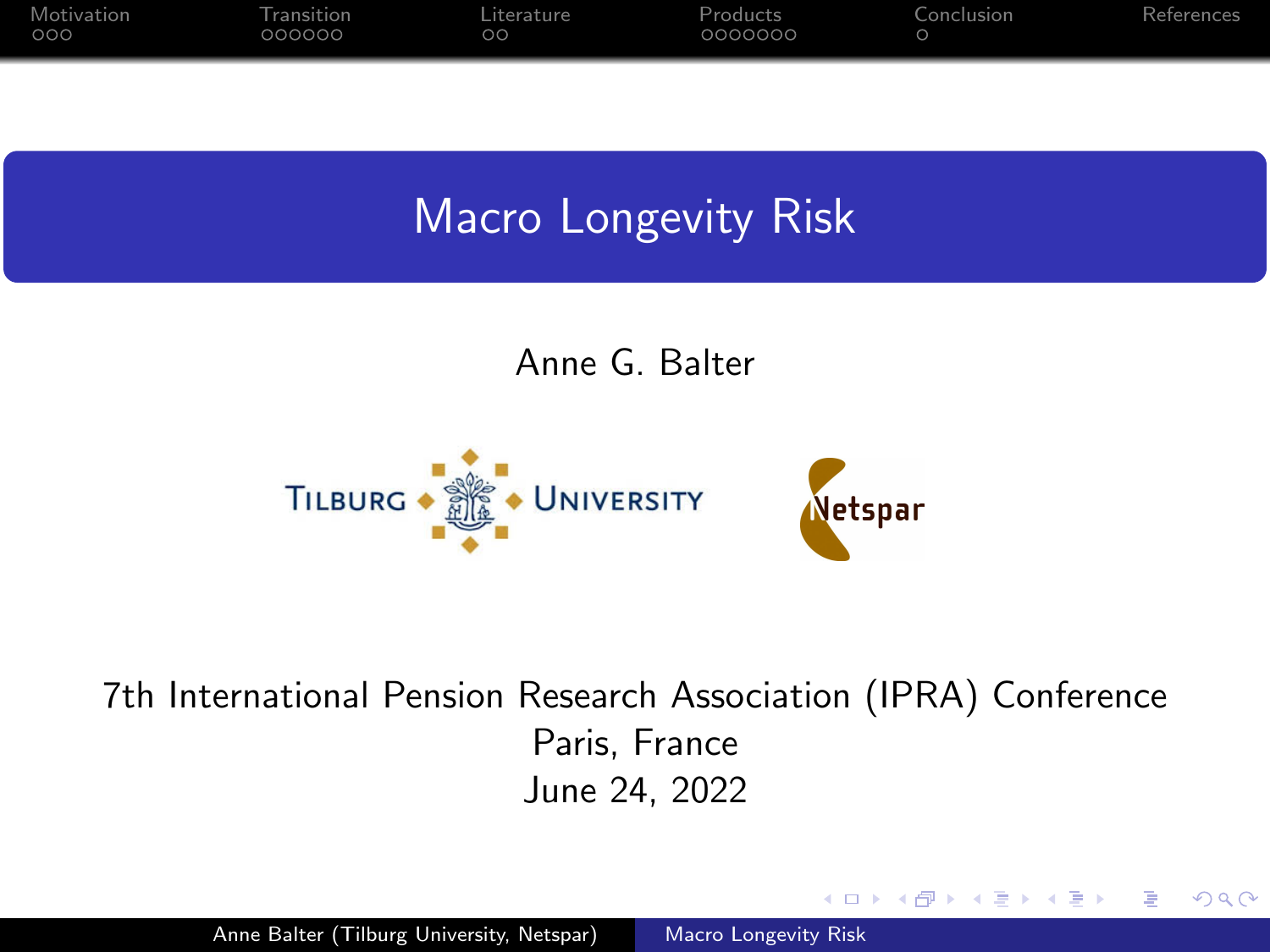<span id="page-1-0"></span>

| Motivation<br>$\bullet$ | Transition<br>000000 | Literature<br>$\circ$ | Products<br>0000000 | Conclusion | References |
|-------------------------|----------------------|-----------------------|---------------------|------------|------------|
| Introduction            |                      |                       |                     |            |            |

- Pension systems around the world are challenged by:
	- **Historical low interest levels**
	- Increases in life expectancy
	- Fulfillment of Solvency II capital requirements
- Furthermore, a global transition is observed
	- As pension schemes move from defined-benefit schemes (DB)

To defined-contribution schemes (DC)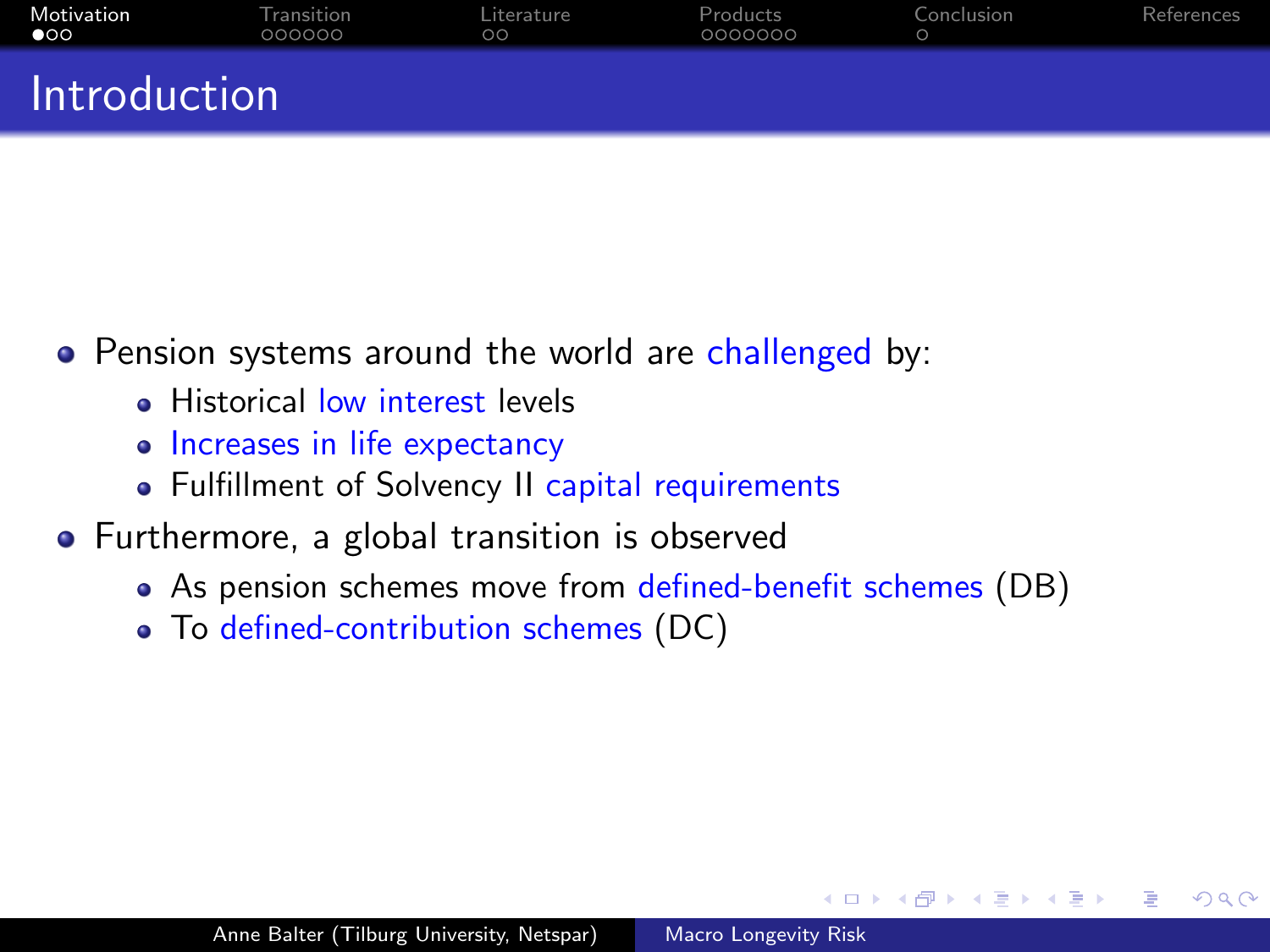<span id="page-2-0"></span>

| Motivation<br>$\circ \bullet \circ$ | Transition<br>000000 | Literature<br>$\circ$ | Products<br>0000000 | Conclusion | References |
|-------------------------------------|----------------------|-----------------------|---------------------|------------|------------|
| <b>Motivation</b>                   |                      |                       |                     |            |            |

- The Dutch and the Danish pension systems are referred to as "the best in the world"
	- How can they maintain this position in the future?
	- Mercer 2017



## Mercer 2018



Anne Balter (Tilburg University, Netspar) [Macro Longevity Risk](#page-0-0)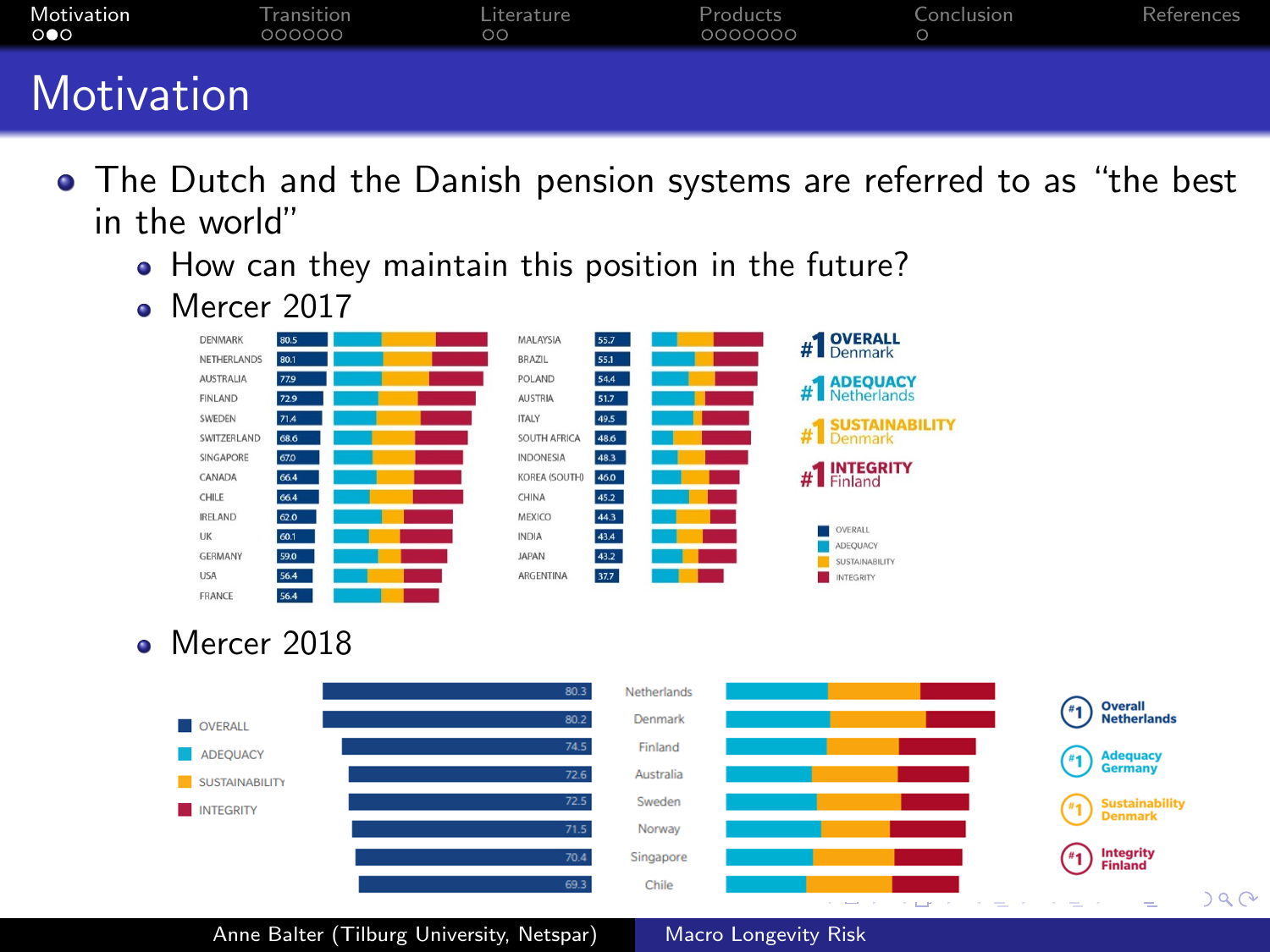<span id="page-3-0"></span>

| Motivation<br>∶੦੦● | Transition<br>000000 | Literature<br>$\circ$ | Products<br>0000000 | Conclusion | References |
|--------------------|----------------------|-----------------------|---------------------|------------|------------|
| Motivation         |                      |                       |                     |            |            |

- Measured in relation to GDP, private pension savings in The Netherlands and Denmark are the largest in the world.
	- Despite large pension savings, both the Danish and the Dutch pension systems face challenges to honour promised (or guaranteed) pensions
- Focus on the shift from "safe" to "risky" pension products in Denmark.
	- Moving from fixed annuities (guaranteed) to variable (unguaranteed) pension products.

Extension of variable annuity model by including longevity.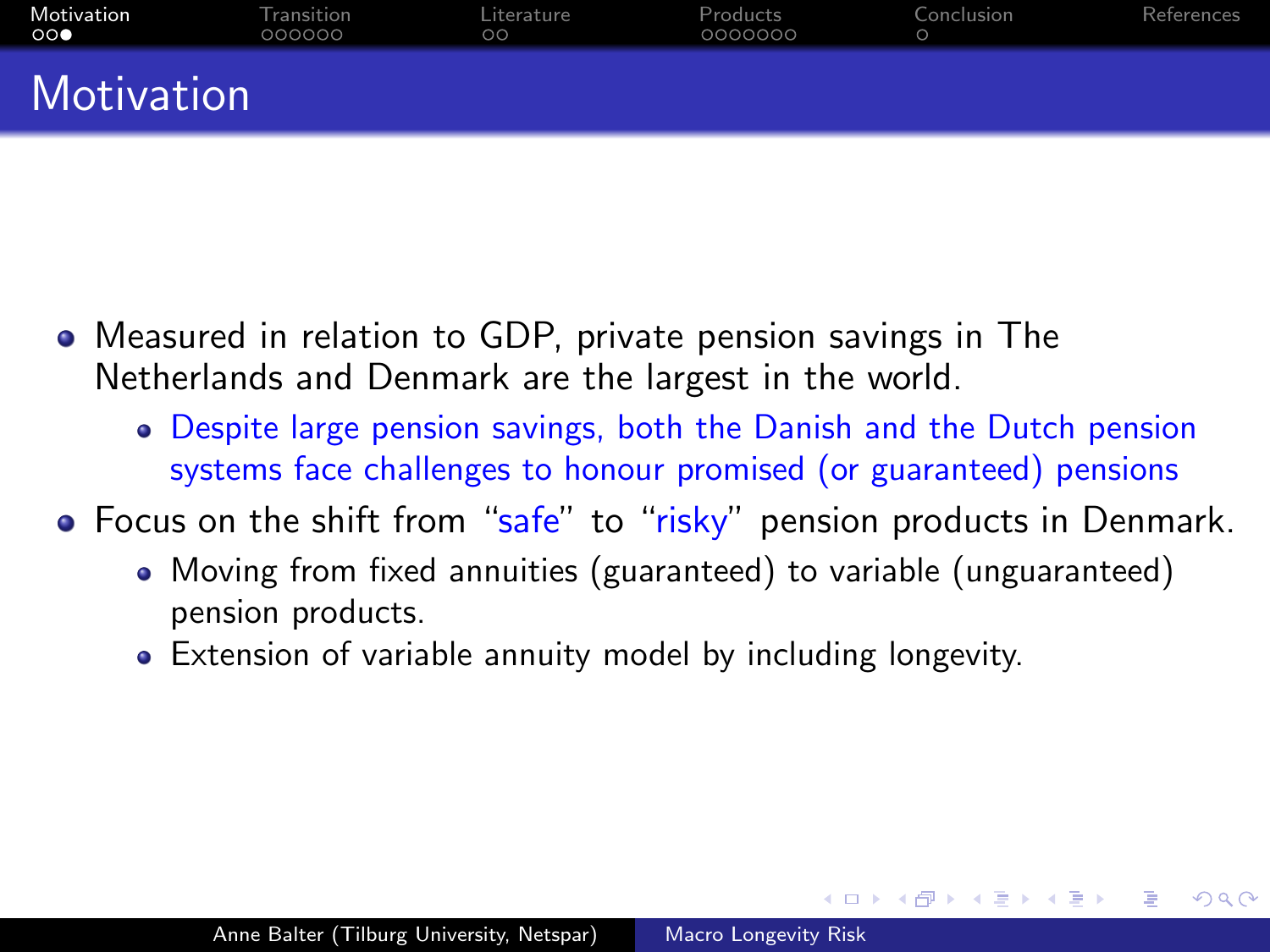<span id="page-4-0"></span>

| <b>Motivation</b><br>000 | Transition<br>000000 | Literature<br>$\circ$ | Products<br>0000000 | Conclusion | References |
|--------------------------|----------------------|-----------------------|---------------------|------------|------------|
| Denmark - From           |                      |                       |                     |            |            |

- The majority of products in Denmark have historically included a guaranteed annual return based on a minimum guaranteed interest rate.
	- i.e. the contributions were guaranteed to increase by a certain minimum return.
	- $\bullet$  Interest guarantees between 0% and 4.5%.
	- When interest rates are low, pension guarantees force pension companies to invest mainly in safe assets, in order to fulfill guarantees in DC schemes.

- Fixed mortality rates agreed upon at contract initiation, usually according to a mortality table.
	- No longevity risk for the individual.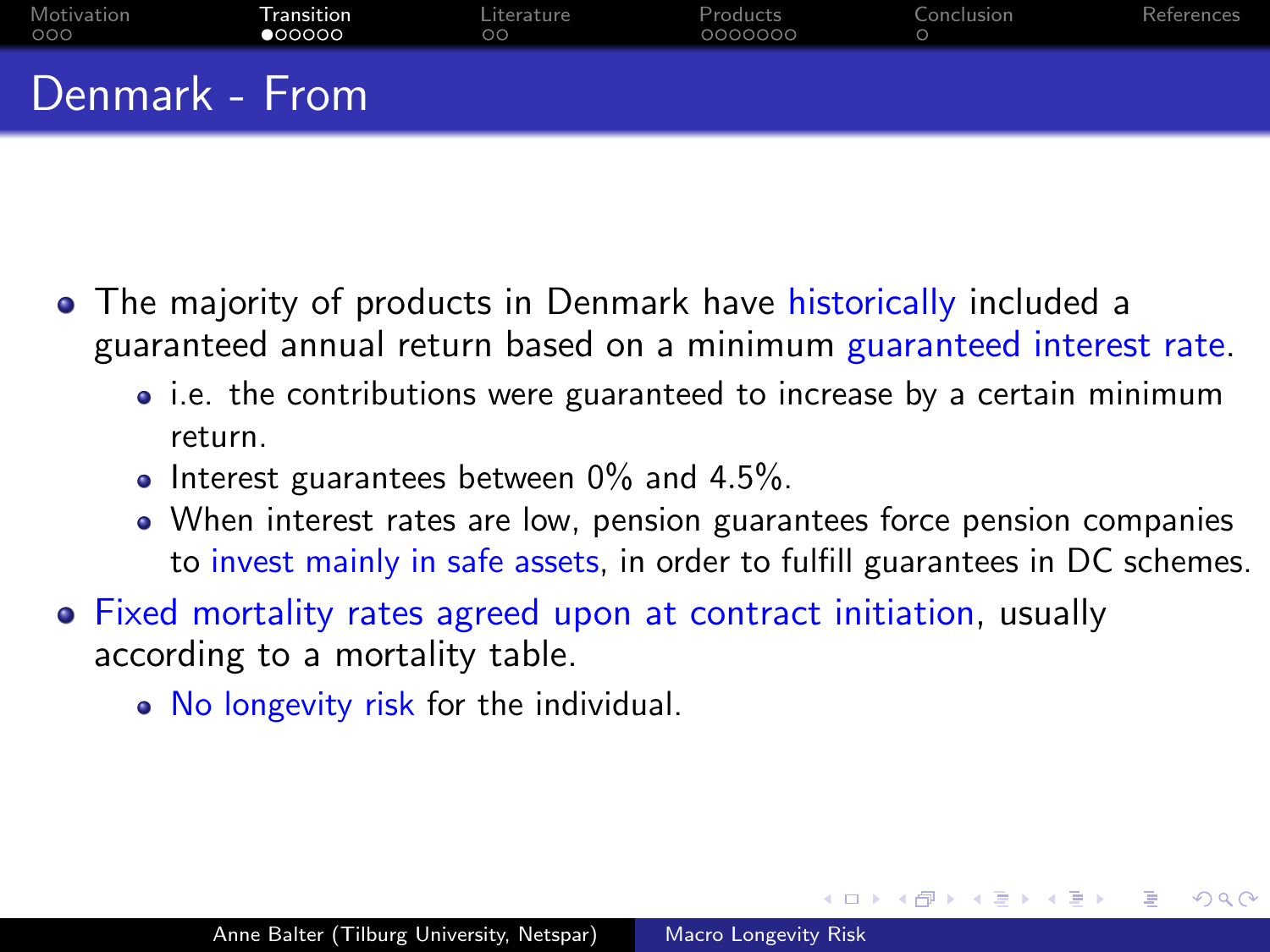<span id="page-5-0"></span>

| Motivation<br>000 | Transition<br>000000 | Literature<br>$\circ$ | Products<br>0000000 | Conclusion | References |
|-------------------|----------------------|-----------------------|---------------------|------------|------------|
| Denmark - To      |                      |                       |                     |            |            |

- Within the last decade, the majority of the pension funds in Denmark have moved form from guaranteed fixed annuities to unguaranteed variable annuities. Variable life annuity products include:
	- No minimum guaranteed return.
	- Variable mortality rates, if the initial agreed mortality rates changes throughout the contract period.

ഹൈ

• Longevity risk for the individual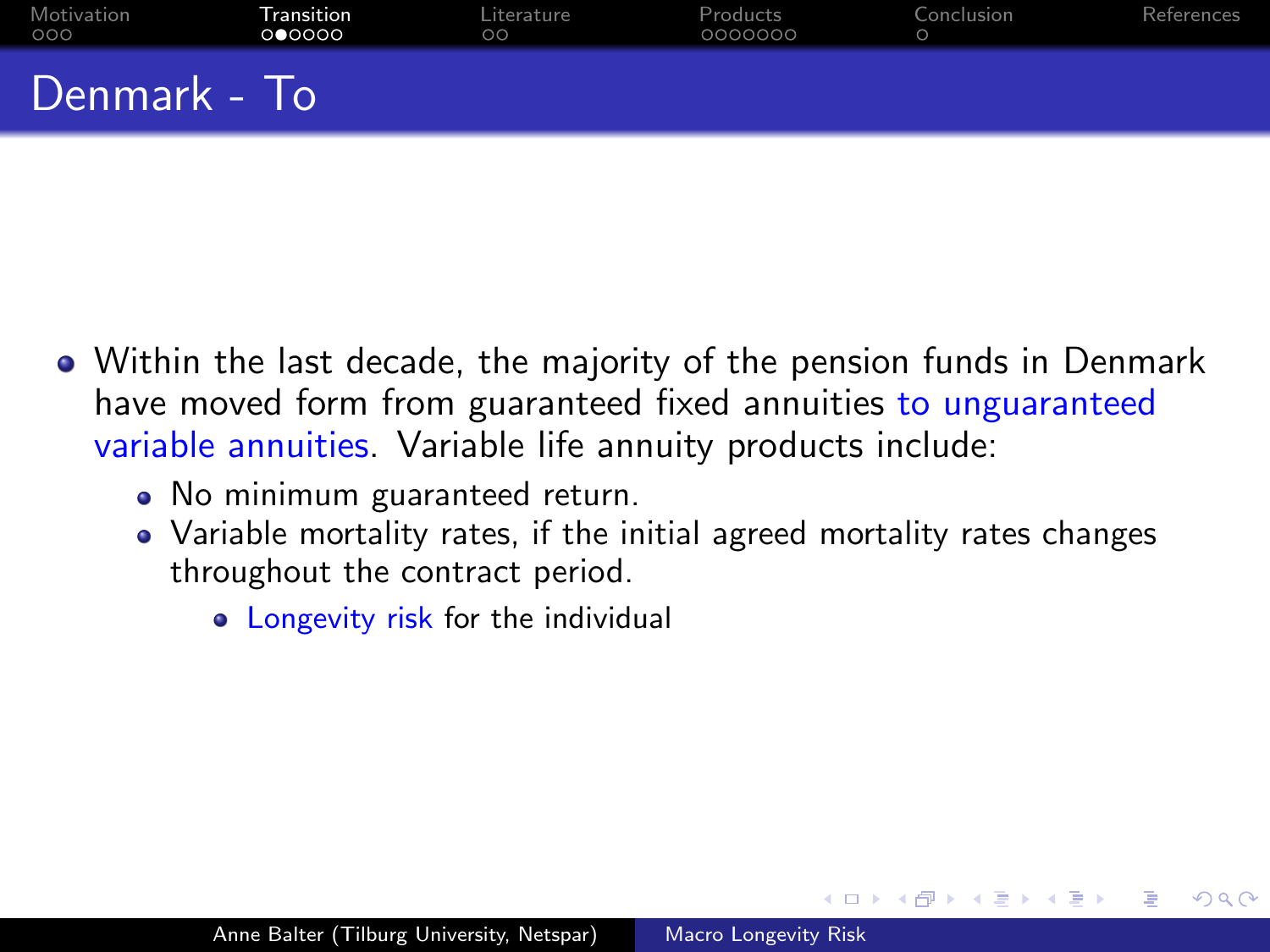<span id="page-6-0"></span>

| Motivation<br>000 | Transition<br>000000 | Literature<br>$\circ$ | Products<br>0000000 | Conclusion | References |
|-------------------|----------------------|-----------------------|---------------------|------------|------------|
| Denmark - Switch  |                      |                       |                     |            |            |

- Some pension funds made a collective decision to transfer all policyholders to zero interest guarantees.
- Other funds (Danica, PFA and JØP) offered the policyholders the option
- **•** Financial compensation.
- In Balter, Kallestrup-Lamb and Rangvid (2021). Macro longevity risk and the choice between annuity products: Evidence from Denmark, Insurance: Mathematics and Economics.
- Analysed which person specific characteristics would make it more likely to relinquish the guarantee.
	- If you are male, living in the city, or have moderate pension wealth it will increase the probability of giving up the interest rate guarantee.
	- Individuals with higher levels of guarantees, above the age of 50 or retired, significantly decreases the probability of relinquishing the guarantee.

 $200$ 

• We find no effect on the decision from marital status.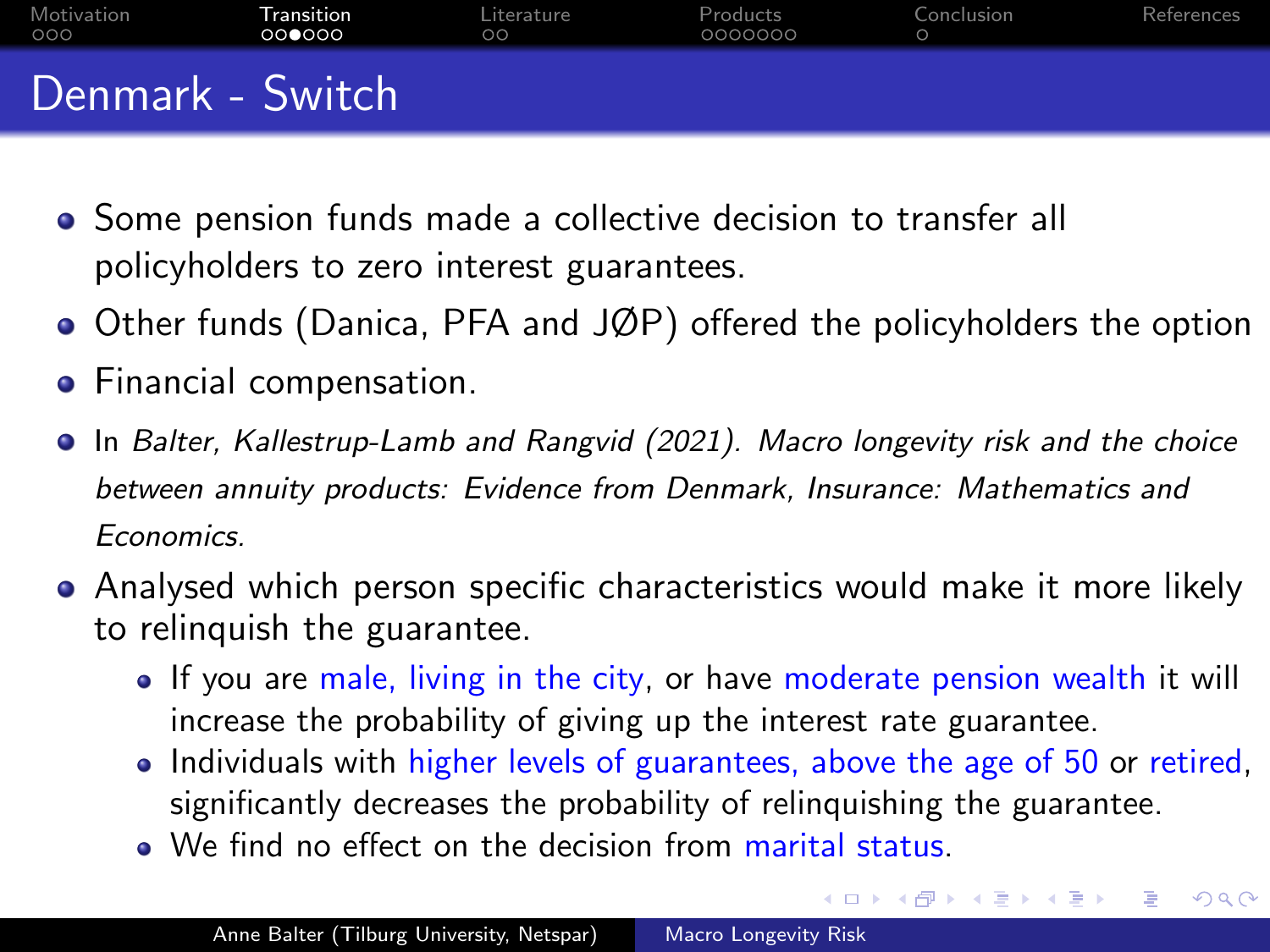<span id="page-7-0"></span>

| Motivation<br>000      | Transition<br>000000 | Literature<br>$\circ$ | Products<br>0000000 | Conclusion | References |
|------------------------|----------------------|-----------------------|---------------------|------------|------------|
| The Netherlands - From |                      |                       |                     |            |            |

- DB, DC, CDC?
- Contribution rate age-independent and fixed
- Uniform accrual pension rights age-independent
- Pension payments can be increased or decreased depending on funding ratio
- Until 2008, inflation-based indexation of pension benefits was deemed almost certain by participants in DB schemes

(Indexed) entitlements are no guarantees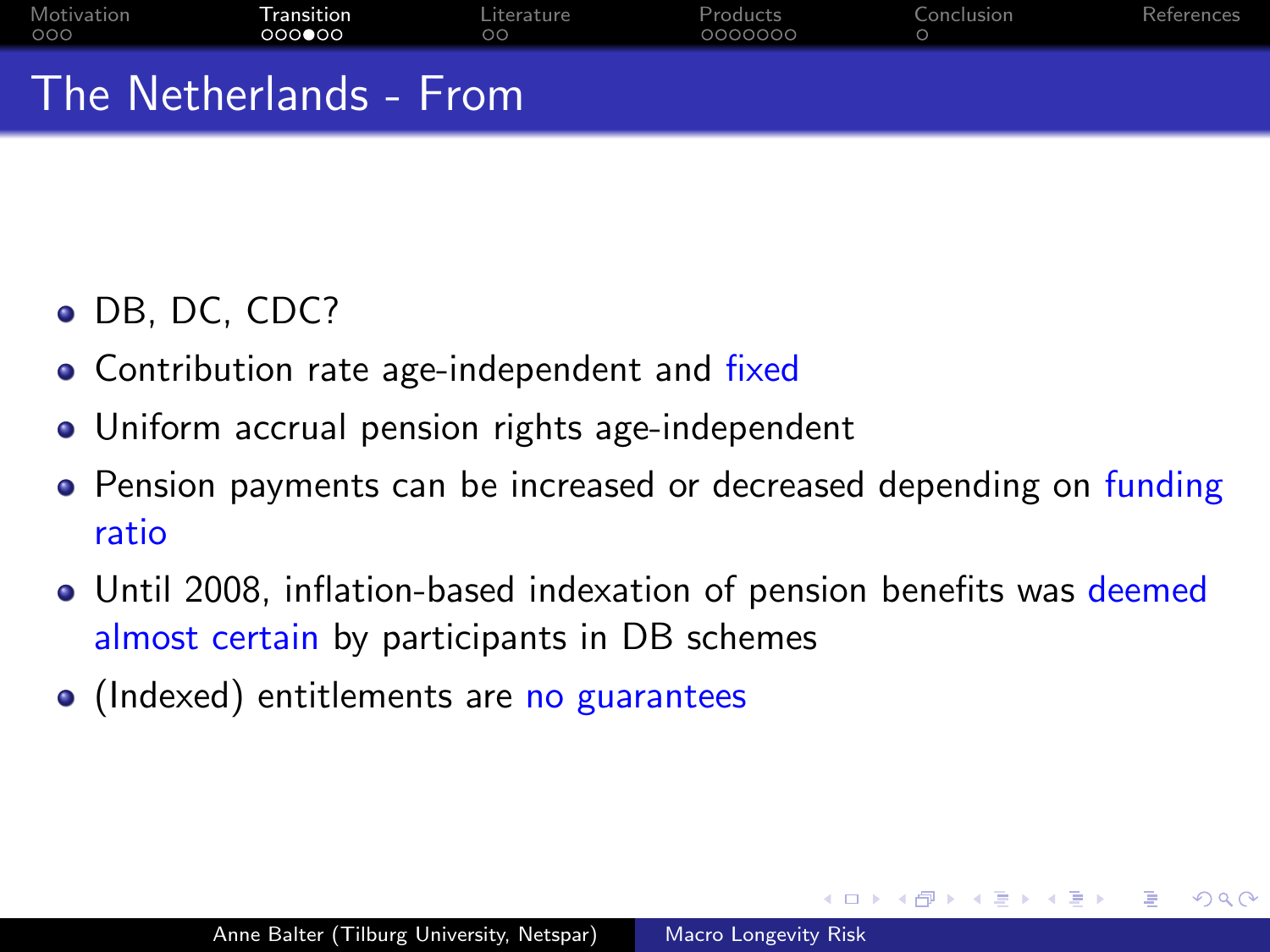<span id="page-8-0"></span>

| Motivation<br>000    | Transition<br>000000 | Literature<br>$\circ$ | Products<br>0000000 | Conclusion | References |
|----------------------|----------------------|-----------------------|---------------------|------------|------------|
| The Netherlands - To |                      |                       |                     |            |            |

- New Pension Contract
- Individual pension pots, capital converted into pension at retirement.
- Allocation rule to share collective risks/to allocate fund returns among participants
	- Life cycle
- **Collective solidarity reserve**
- Lower solvency requirements
- Transition: by default, all entitlements accrued in the past will be converted into the new contract. This involves an operation at a nation-wide scale that is unprecedented in pension reforms in the world.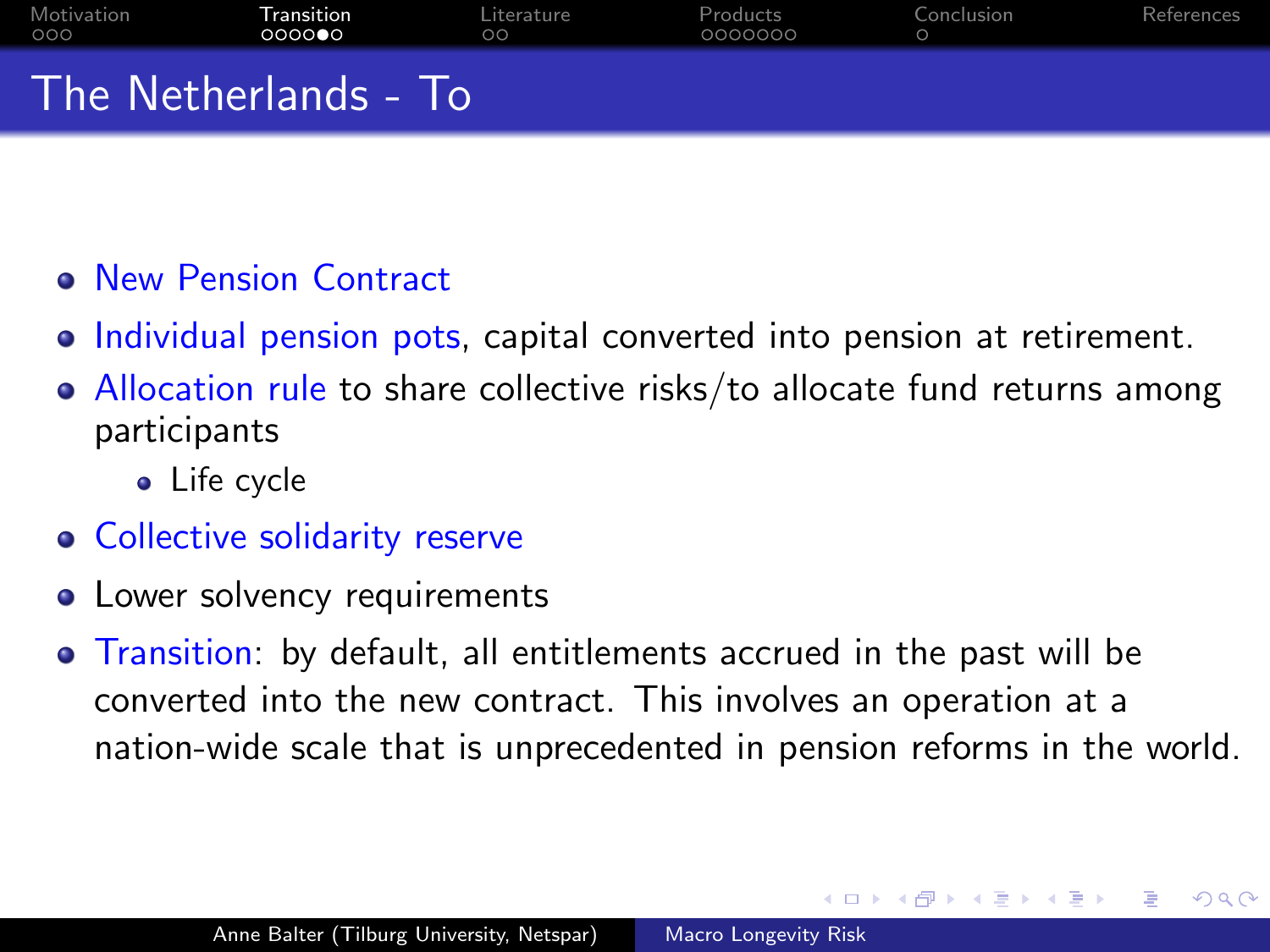<span id="page-9-0"></span>

| Motivation<br>000 | Transition<br>00000 | Literature<br>$\circ$ | Products<br>0000000 | Conclusion | References |
|-------------------|---------------------|-----------------------|---------------------|------------|------------|
| Longevity risk    |                     |                       |                     |            |            |

- Idiosyncratic (micro) longevity risk
	- Risk that an individual might live longer (or shorter) than forecasted
	- Vanishes for large pools
- Systematic (macro) longevity risk
	- Risk that the life expectancy of the population as a whole increases (or decreases) unexpectedly

- Updated mortality tables
- Cannot be shared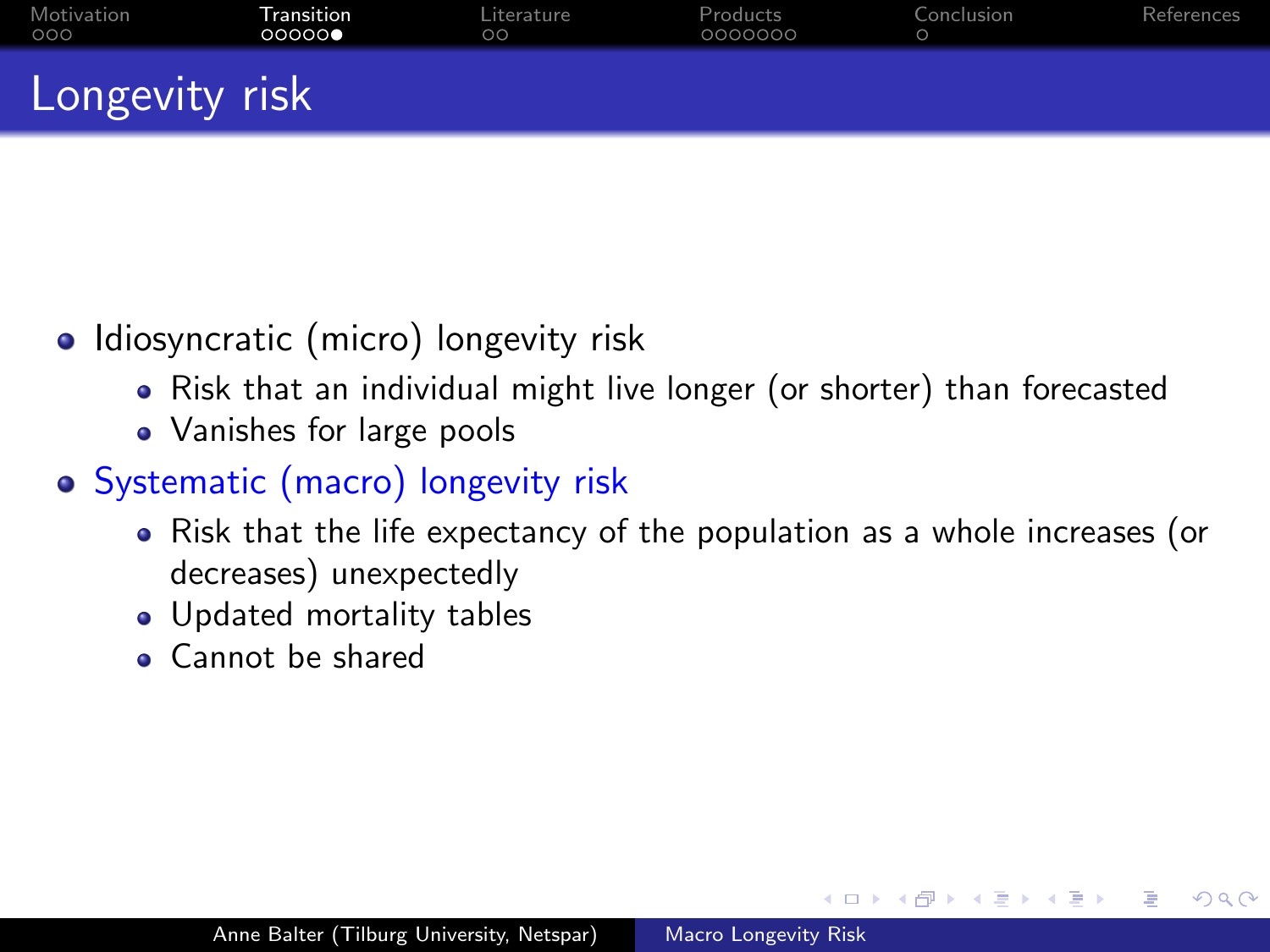<span id="page-10-0"></span>

| Motivation<br>000 | Transition<br>000000 | Literature<br>$\bullet\circ$ | Products<br>0000000 | Conclusion | References |
|-------------------|----------------------|------------------------------|---------------------|------------|------------|
| Literature        |                      |                              |                     |            |            |

- Piggott, Valdez and Detzel (2005) investigate group self-annuitization (GSA) in which the annuitants bear their systematic risk, but the pool shares idiosyncratic risk.  $\mathit{CEA}_t$  is the changed expectation adjustment factor measuring the change in mortality expectations.
- Boon, Brière and Werker (2020) finds that individuals prefer to bear the risk under a collective arrangement than to insure it with a life insurers' annuity contract subject to insolvency risk.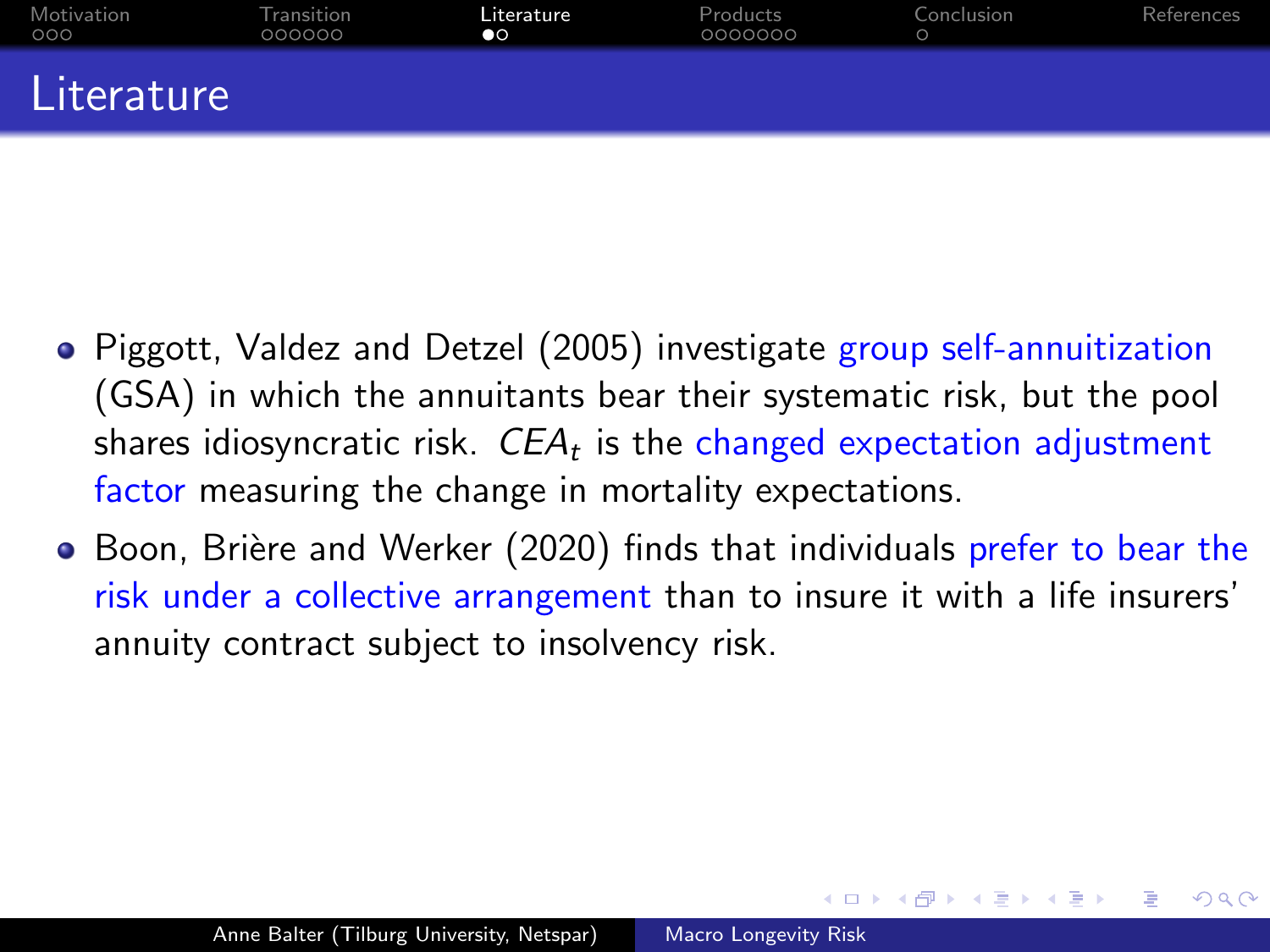<span id="page-11-0"></span>

| Motivation<br>000 | Transition<br>000000 | Literature<br>$\circ\bullet$ | Products<br>0000000 | Conclusion | References |
|-------------------|----------------------|------------------------------|---------------------|------------|------------|
| Literature        |                      |                              |                     |            |            |

- Richards, Currie and Ritchie (2014) disentangle many types of risk (model risk, basis risk, trend risk, volatility, idiosyncratic risk, mis-estimation risk) and model the one-year ahead risk
- Dees, de Jong and Nijman (2021) looks at quantiles within LC and argues the risk is negligible compared to financial risk.
- De Waegenaere, Melenberg and Markwat (2017) re-estimate best estimates based on one-year forecasts of LC and show that the impact on value of pension annuities is age dependent.
- **Broeders, Mehlkopf and van Ool (2021) combine stochastic variation,** parameter risk (re-estimation) and model risk and focus on intergenerational risk-sharing.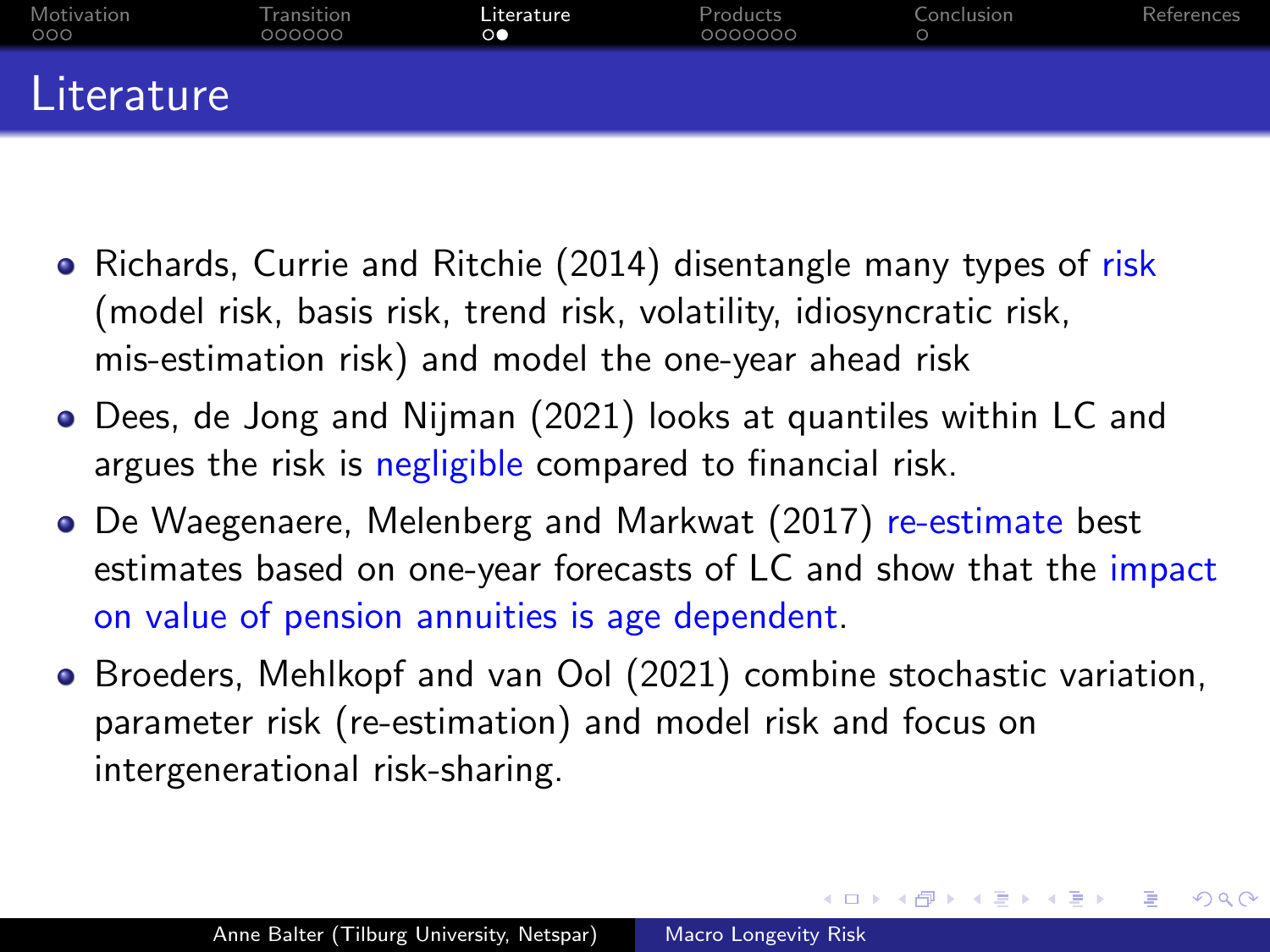<span id="page-12-0"></span>

| Motivation<br>000 | Transition<br>000000 | Literature<br>$\circ$ | Products<br>0000000 | Conclusion | References |
|-------------------|----------------------|-----------------------|---------------------|------------|------------|
| Choice            |                      |                       |                     |            |            |

- Between which two products did the pension holders actually have to choose?
	- Guaranteed pension product
		- No longevity risk
		- No complete freedom on investment strategy
	- Variable pension product
		- **•** Longevity risk for pension holder
		- Complete freedom on investment strategy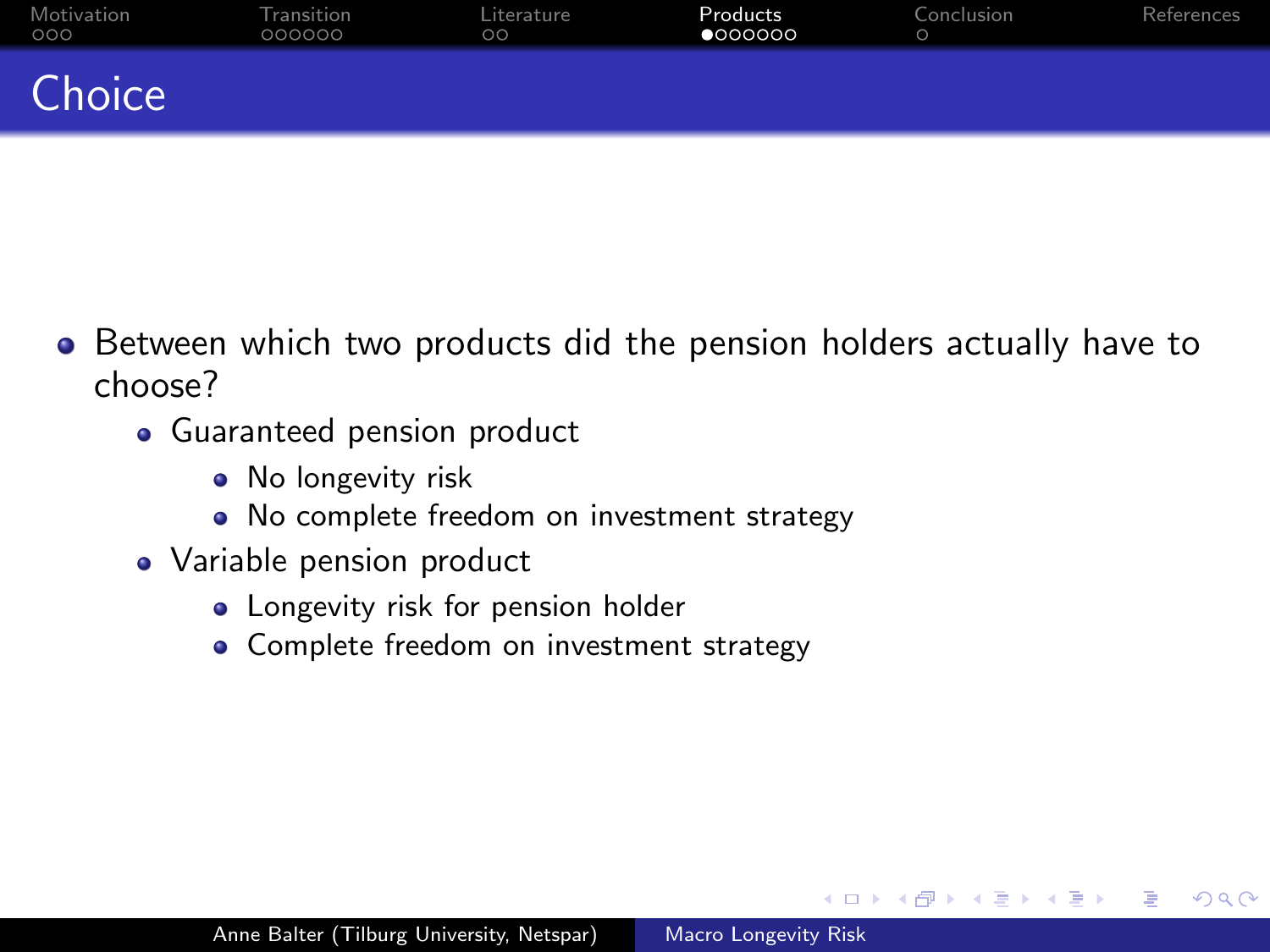<span id="page-13-0"></span>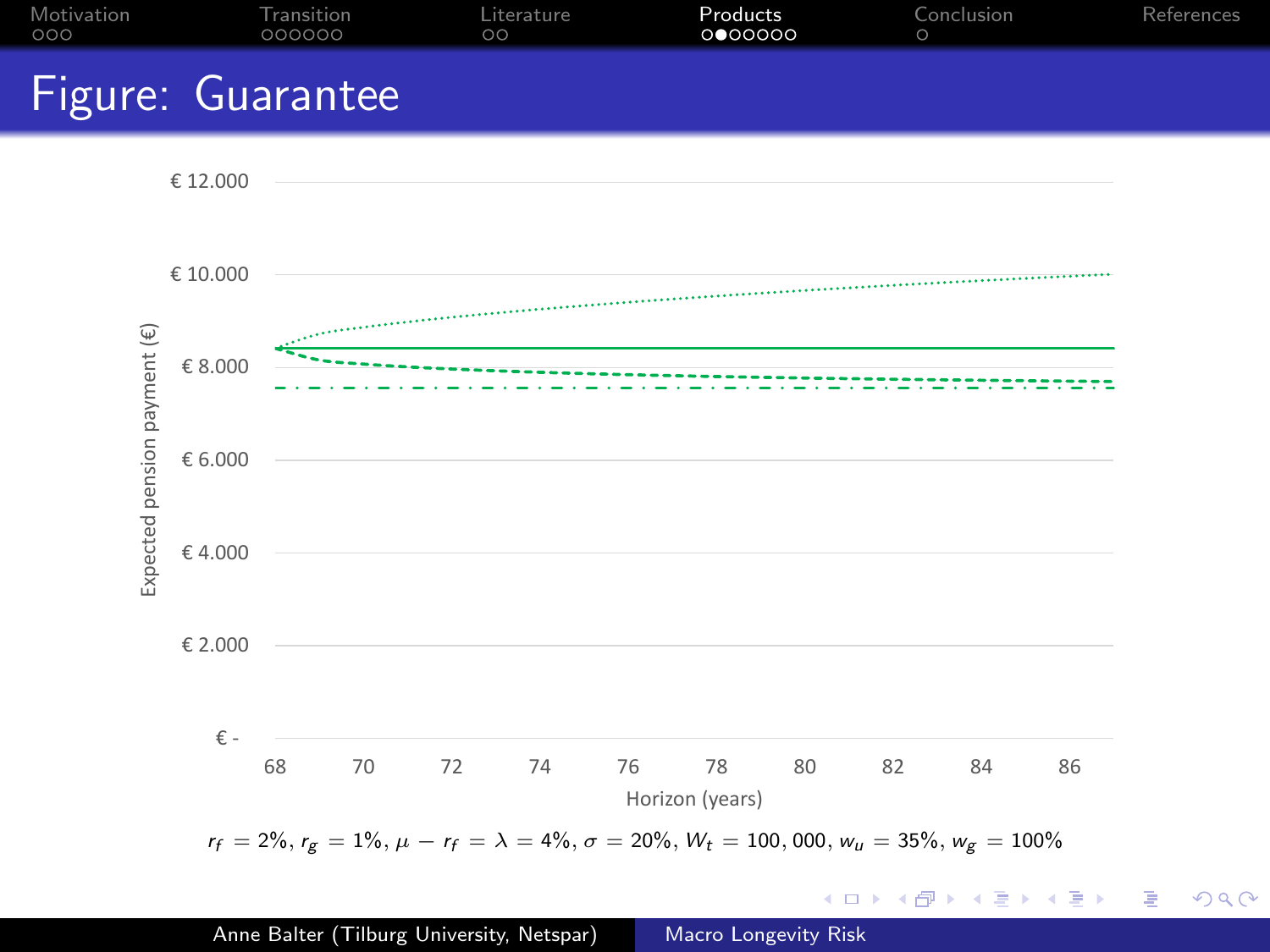<span id="page-14-0"></span>



 $299$ 

准

Anne Balter (Tilburg University, Netspar) [Macro Longevity Risk](#page-0-0)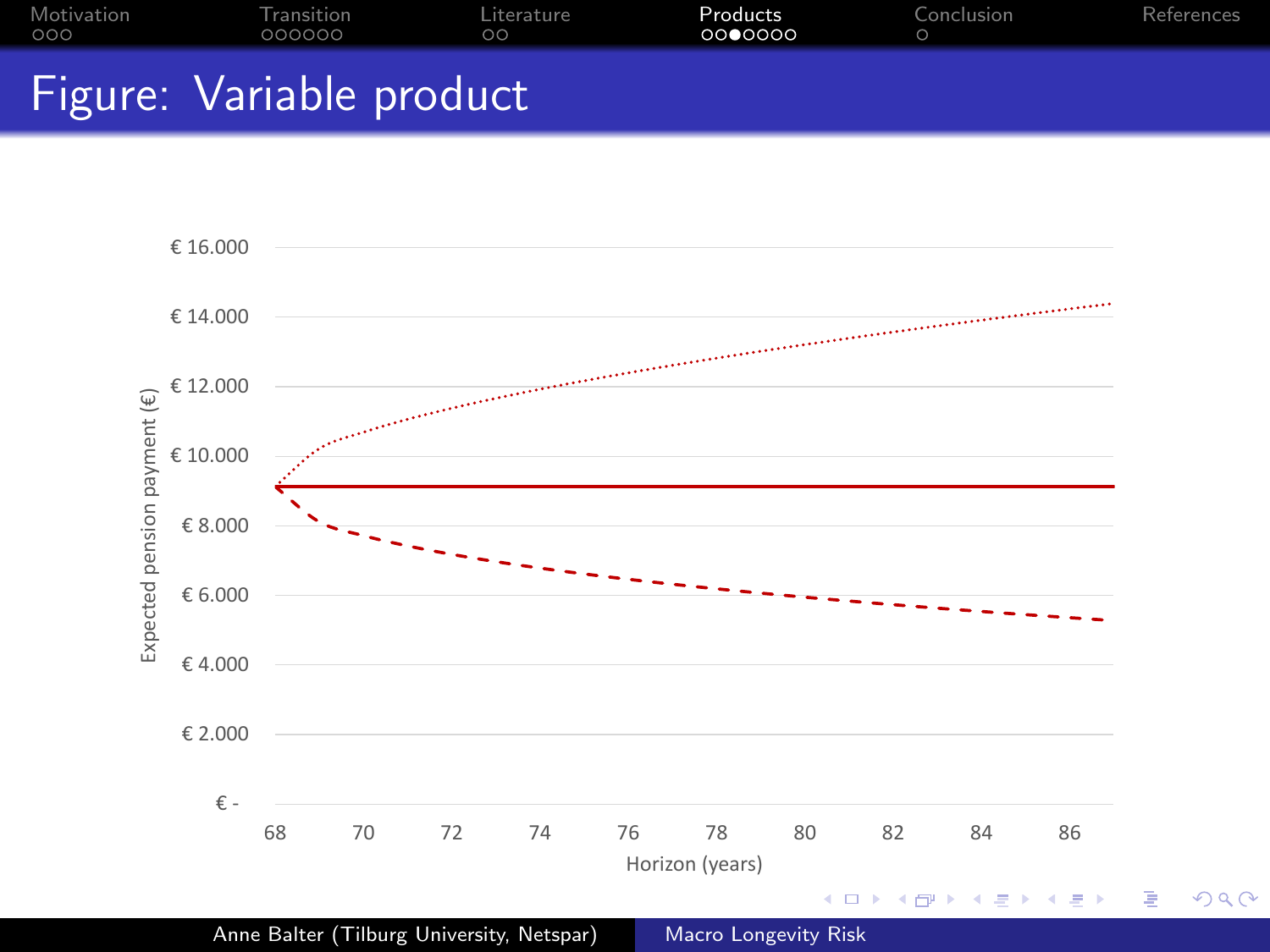<span id="page-15-0"></span>



Anne Balter (Tilburg University, Netspar) [Macro Longevity Risk](#page-0-0)

つくへ

∍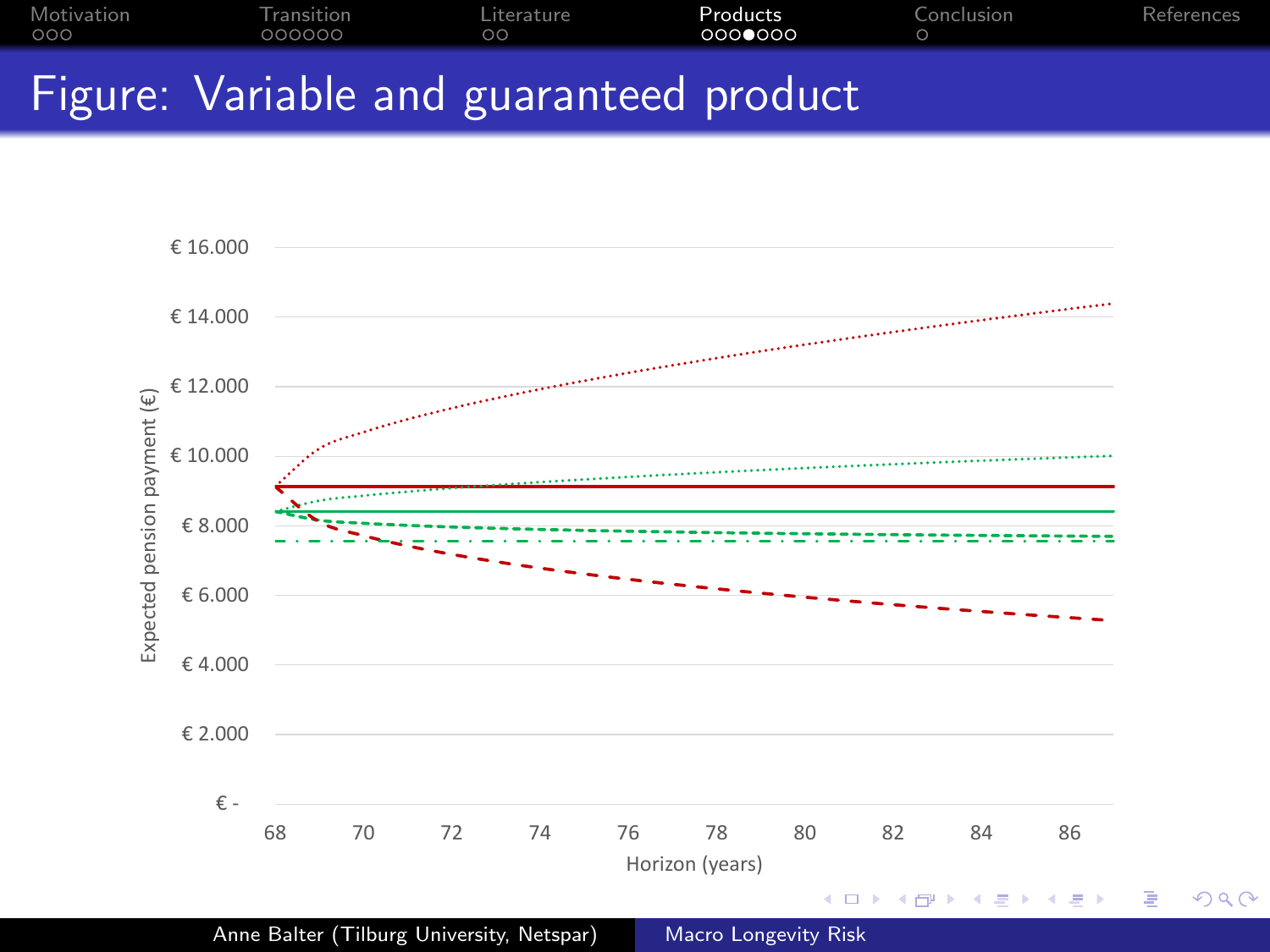<span id="page-16-0"></span>[Motivation](#page-1-0) [Transition](#page-4-0) [Literature](#page-10-0) [Products](#page-12-0) [Conclusion](#page-19-0) [References](#page-20-0)

## Unforeseen changes in life expectancies

## Table: Unforeseen increases in life expectancy

| data\conditional | 2008  | 2011               | 2014               | 2017              |
|------------------|-------|--------------------|--------------------|-------------------|
| 2007             | 15y4m | 12y5m              | 9 <sub>V</sub> 8m  | 7y3m              |
| 2010             |       | 13 <sub>V</sub> 8m | 10 <sub>V</sub> 8m | 8 <sub>y</sub> 2m |
| 2013             |       |                    | 12 <sub>V</sub> 3m | 9y4m              |
| 2016             |       |                    |                    | $10y$ 7m          |

4日)

**K 何 ▶ 【三** 

 $299$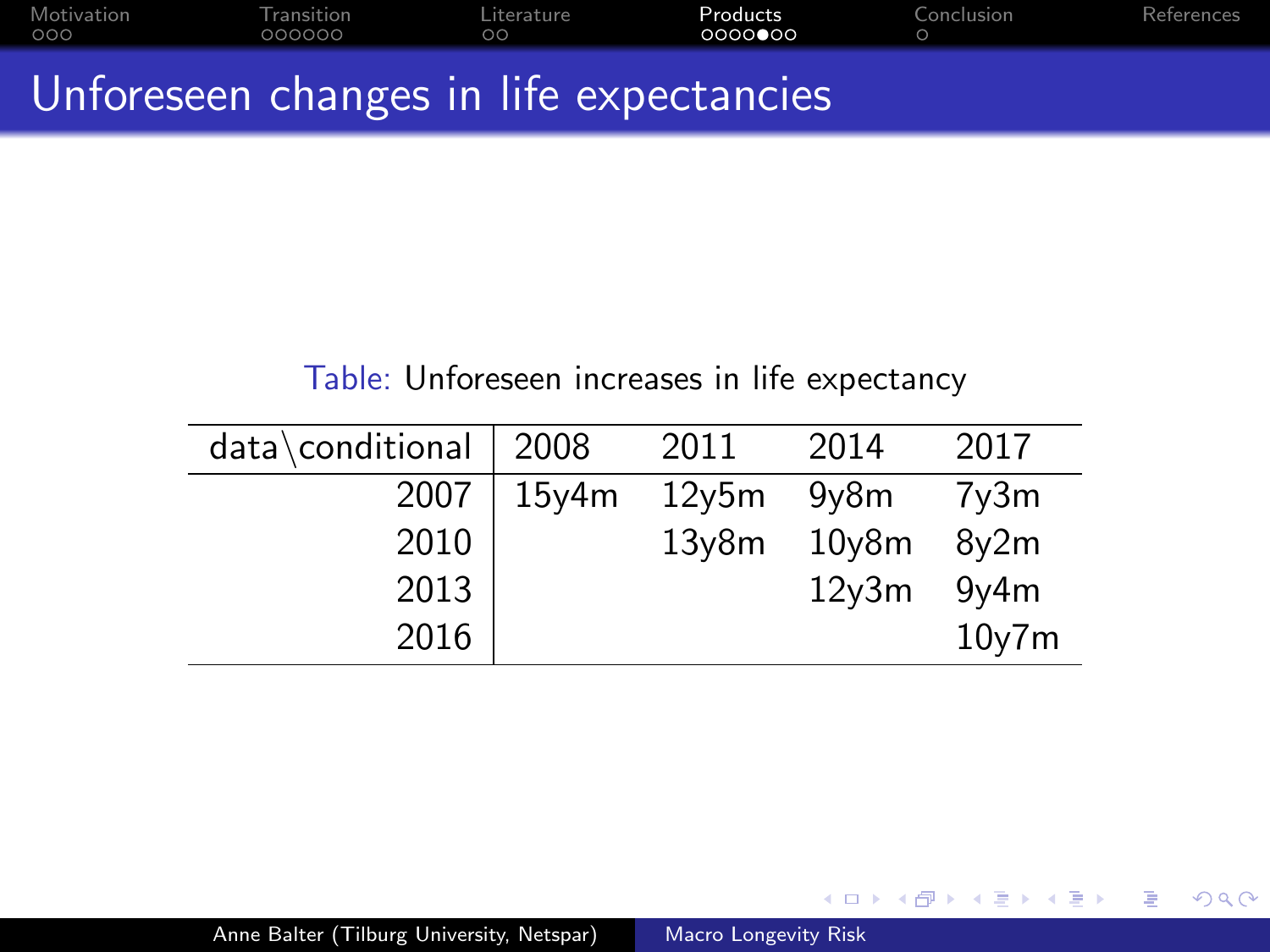<span id="page-17-0"></span>

| Motivation | <b>Transition</b> | Literature | Products | Conclusion | References |
|------------|-------------------|------------|----------|------------|------------|
| 000        | 000000            | <b>OO</b>  | 0000000  | $\circ$    |            |
| Figure     |                   |            |          |            |            |



Anne Balter (Tilburg University, Netspar) [Macro Longevity Risk](#page-0-0)

 $299$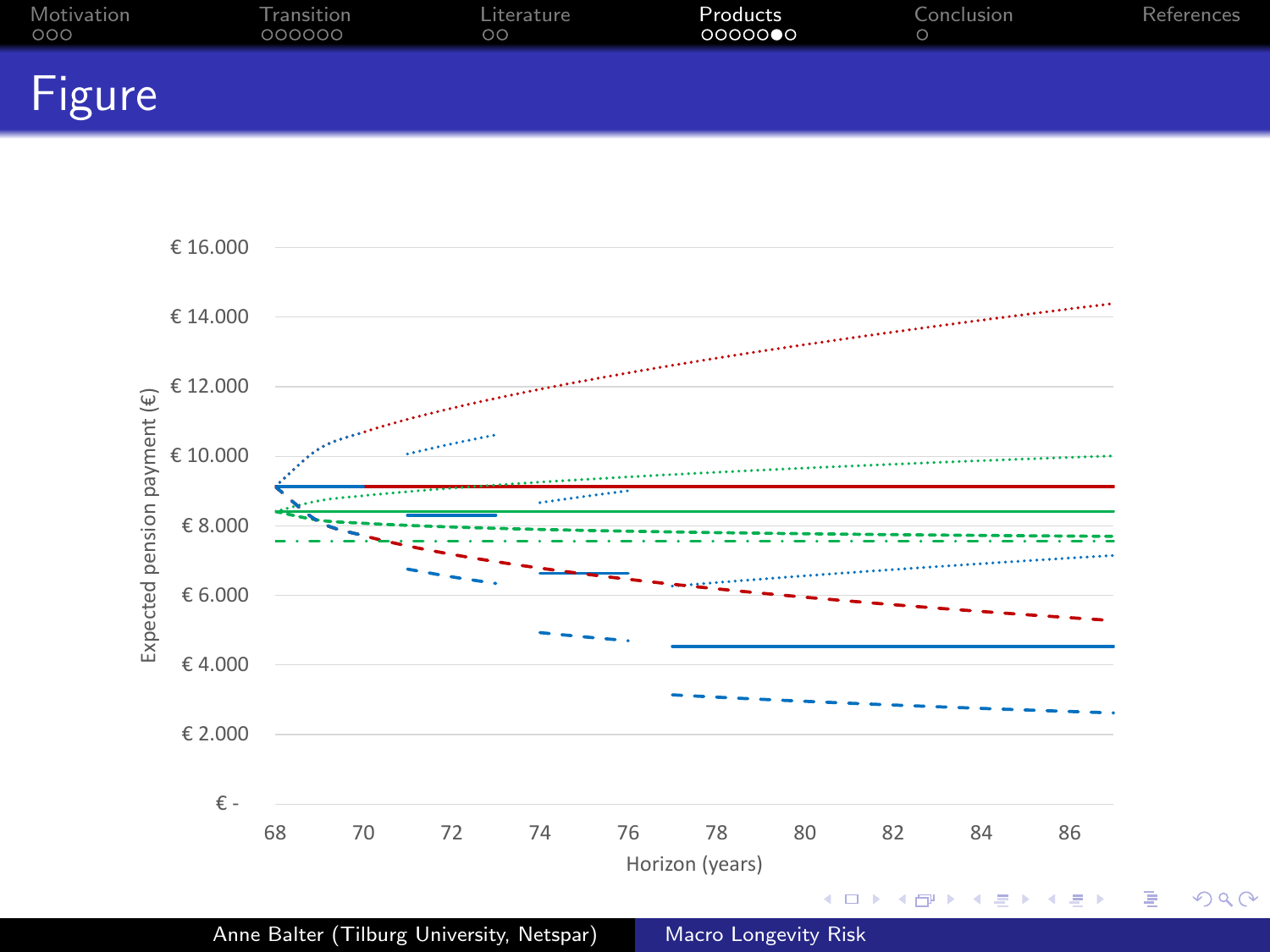<span id="page-18-0"></span>

| Motivation<br>000 | Transition<br>000000 | Literature<br>$\circ$ | Products<br>000000 | Conclusion | References |
|-------------------|----------------------|-----------------------|--------------------|------------|------------|
| <b>Risk</b>       |                      |                       |                    |            |            |

- Previous figure shows macro longevity risk ex post
- What is the ex ante longevity risk?
- Drivers of longevity risk
	- Parameter uncertainty: stochastics within model confidence interval forecasted mortality rates
	- Model uncertainty: arrival new data causes parameters to change best estimates tables change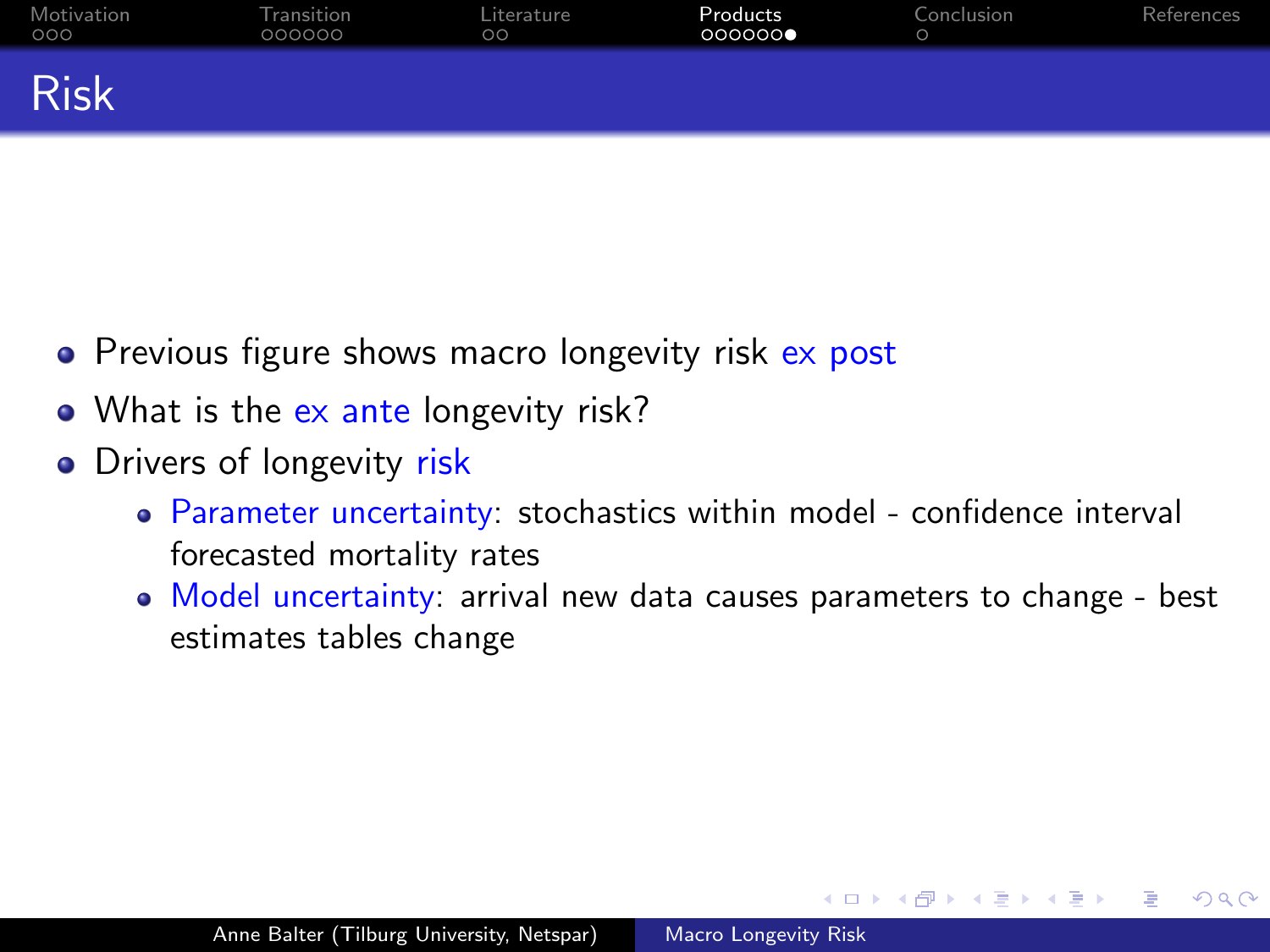<span id="page-19-0"></span>

- Ex post impact of macro longevity risk has shown to be large compared to financial risk.
- Future research: Quantification of the implied longevity hedge measured by the compensation.
- Importance increasing because of trend towards individual contracts in  $\bullet$ which longevity risk is explicitly borne by the individual - communication purposes.